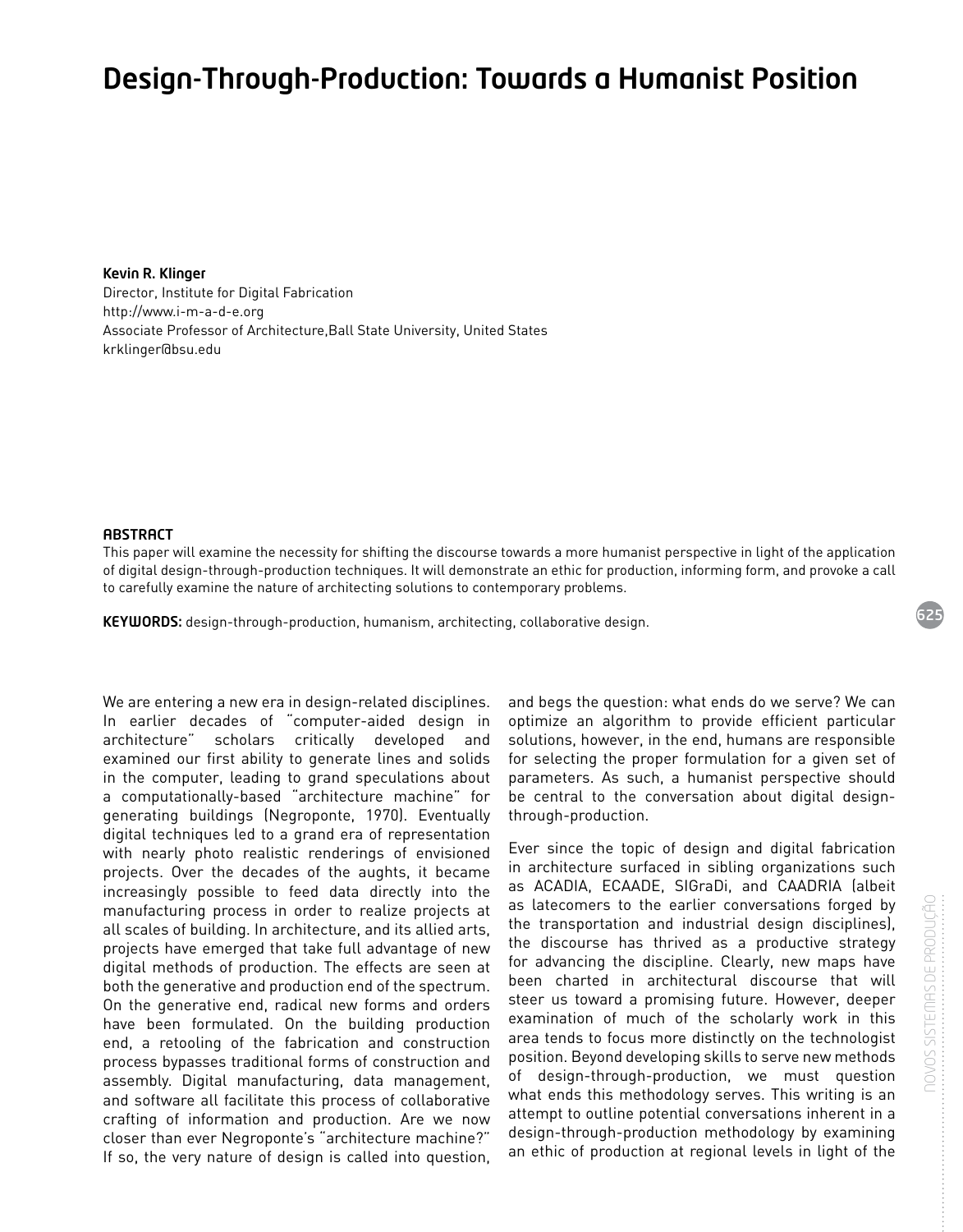626

ocean of global information access, and the underscore the responsibility of human decision-making in the formulation of form inherent in digital design methods.

We are presently in an era of transition…

#### Architecting.

Information is ubiquitous. One may now take courses through online programs without ever stepping into a classroom, or further, may develop skills without ever enrolling in a course. It is easy to supplement one's education through online presentations and tutorials readily accessible on the internet, in many cases for free. This fact, poses many new challenges to a highly regulated professional career, and agitates the nature of the discipline of architecture. What does it mean to be architecting a project? Wasn't Carlos Scarpa, who never received a total formal education in architecture, architecting? Today, digital designers are architecting parameters through digital means and examining the realities of production. Still it is illegal to call oneself an architect without the proper credentials. As technology shifts and affects society, we aught to consider what credentials will lead us to the most effective future in the discipline.

Beyond the discipline, civilization has clearly been affected, as always, by shifting technologies.

Today, we purchase items without ever visiting a store. We can now define friendship by clicking an accept button, and erase these connections exactly the same way. We may read major works of literature or novellas without ever touching paper. At the intersection of space/place/time and technology, time collapses, space collapses, commerce collapses, language collapses, friendship collapses—or perhaps everything collapses and expands at the same time (except for our human nature). Clearly we are in a great period of transition, however, our human nature remains unaltered?

In architecture, innovative strategies of digital communication and technological production have led to completely different languages of space, form, performance, and order. Technological advances affecting design thinking may be applied to any era of architecture. Thus, to unlock what is particular about our contemporary condition, we must deviate from the technological discourse and deal most specifically with the implications of a global shift of information. We must examine closely these interwoven hidden dimensions that are at work today, more so than traditional notions of space, proportion, order... Just as the book killed the cathedral, and the Renaissance forever transformed architecture, information is affecting our world, and the notions of physicality, space, time, and place in architecture will never be the same.

In the end, what has not changed is the need of human beings to connect. Architecture is an interface—an edifice that leads us to deeper connections. As such, effective architecting becomes the great new potential for restructuring our world. As our techniques for representing and formulating design solutions evolve, architecture will manifest itself in significant new ways that we are just now beginning to understand.

## Rebirth: The Age of Humanism

The Medieval era was replaced by a carefully constructed (and funded) rise of the merchant class, banks, rebirth of arts and architecture, and a simultaneous celebration of the human condition. The Renaissance also sowed the seeds for a modern civilization, meanwhile ushering in the great age of humanism. Simultaneously, innovations in technology and technique encouraged new ways of envisioning architecture.

Techniques in representation developed with the invention of perspective and aerial perspective. Media in painting shifted from egg tempura (flat) to oil-based (subtle) paint. Subjects moved away from symbolic representation, and collapsed temporal scenes, to a more accurate rendering of real scenes and space. Literacy spread through the masses, shifting attention to gaining knowledge from the image to the textual. To understand how envisioning architecture during these time periods, I examined a particular case of the paintings of "the Annunciation" in Italian Pinacotecas. In particular, I looked at how this famous scene evolved from the late Medieval period through the Renaissance. The stylistic shifts in painting over time reveals as much about shifting techniques in painting, as it does both shifting attitudes about architecture and cultural values. In summary, the narrative depicts Mary on terra firma (typically on the right of the picture plane), and Gabriel (typically on the left) bringing the message (always from above). This tripartite structure is consistent in almost all renderings of the scene until later when the above dissolves into sky and the focus clearly is on the space and scene on the ground plane. The "message from above" varies from beams of light, to birds descending from windows from heaven. Gabriel's message is typically a gesture, or a divine radiation, but later in Sienna became actual text "Ave Maria" on the canvas reveling in the new literacy of society. Mary is almost always situated at a threshold between building and nature; between inside and outside. She is typically seated with a book, studying, on the terra firma. In many cases, she is at podium, on a platform, on a porch, and sometimes with a door ajar revealing her bedroom. Essentially, Mary is almost always depicted as being enshrouded by architecture in some form or another. As we examine the elements enveloping Mary, we can clearly see a shift in the attitudes about representing architecture, and architecture itself. The invention of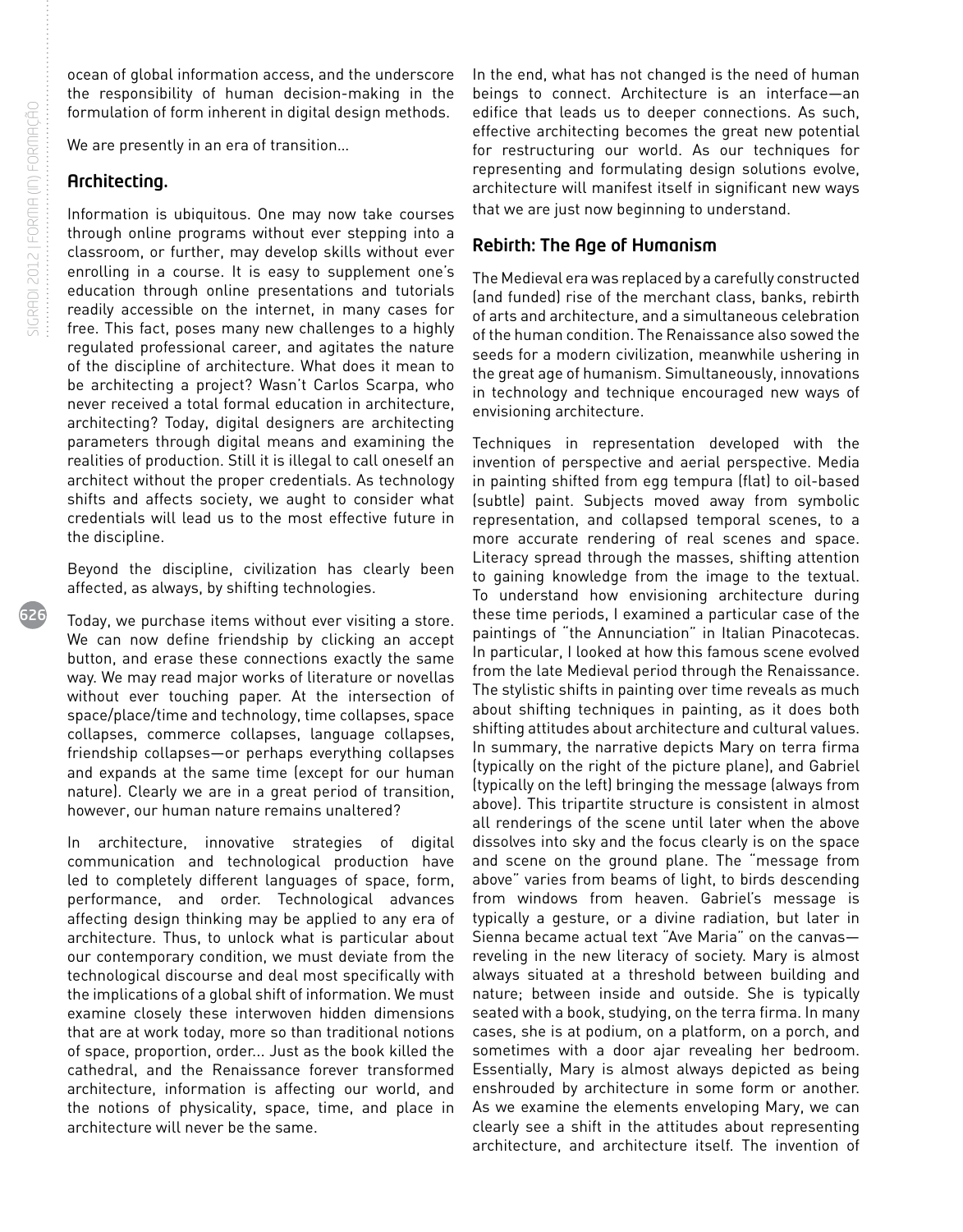perspective gives a new gravity to the scene, and leads to a more precise articulation of all elements that compose architecture. I would venture to say that the articulation of architectural elements was privileged by the necessity to render buildings towards a vanishing point! Da Vinci's Annunciation may be seen as one of the best realizations of a new architectural understanding during the Renaissance—and a new attitude about the human perspective. The scene is depicted in full real perspective, uses aerial perspective, and takes place entirely on the ground plane. It is almost photographic in this sense. All additional symbolic representation has evaporated in the gravity of this scene. Da Vinci's Annunciation is depicts, by far, the most human-like Gabriel and Mary with attention to the facial features and emotion of that moment in that space. Even the natural setting beyond the building is brought into full order as a manicured landscape. Through this image, it is clear that society had a new human perspective of order in the world.

Clearly, architecture evolved through techniques of representation during the Renaissance. Yet, one of the unintended consequences of these new techniques was the separation of envisioning buildings and making buildings, as the "master-builder" gave way to the "architect!"

#### De-Naissance? Or RE:humanism?

In light of the influence of information technology on how we envision designing and making buildings, and moreover, its influence on society, a humanist position must be included to the discourse as we engage complex, interrelated, multidisciplinary solutions to contemporary problems, and we restructure how we design for present conditions. Computation has led us to determine new fields and conditions of operation, but adjusting parameters without practical human application will somehow leave us feeling more like we live in a techno-computationally optimized world. Now that our smart phones have more capacity than the command module that went to the moon in the 1960s, one would expect that we could serve a great good while making a giant leap towards advancing our civilization. We must more closely examine the ways these technologies can been deployed in service of humanity. Steve Jobs of Apple underscored this necessity for the human application of technology in his Apple Keynote on March 2, 2011: "It is technology married with liberal arts, married with the humanities, that yields us the result that makes our hearts sing" (Jobs, 2011). In a recent roundtable conversation at our university, Biz Stone, co-founder of Twitter asserted that: "altruism is the future." Let us shape our technological world guided by ethical muses.

Where then is humanism today? Updating our profiles? Consuming? Producing? How do we foster celebration of the human mind and spirit by architecting? Processes are more open, and participatory, yet we seem distracted by participating in brief automated surveys about our satisfaction—intended to aggregate trends—rendering the voice of individuals as those who input information only to feed an insatiable information aggregation. Are we just constructing a digital tower of babble? We all do data entry now, drained from surveys and reports that take away from doing the real work.

My input is affecting my output.

#### **Terminology**

New methods require new vocabularies. One significant forthcoming project attempts to provide a lexicon for architecting in light of digital influences crafted by Greg Luhan at the University of Kentucky with input from digital design leaders around the world (Luhan, 2013). The following paraphrases some initial defining contributions to this interesting project, and hopefully illustrates further the playing field for new technological methodologies.

 Digital notes refers to our ability to record analyze and synthesize information through a variety of media techniques. The observation of the physical world may be noted, recorded, and augmented using applications that reveal hidden relations not easily recorded in traditional sketching or photographic techniques. The ability to effectively synthesize data is the key strategy of digital note taking and this information may feed directly into envisioning solutions for a particular set of conditions.

 Design through production refers to a process that incorporates all aspects of a total digitally informed and fabricated project. Its roots are tied to the notion of "total design" developed during the Bauhaus. Essentially, information about a building's production and performance is necessary in order to strengthen the evolution of the design. As such, informing form implies digital fabrication techniques and these feedback loops are critical tools for accomplishing a design-throughproduction process.

 Digital fabrication refers to the process of developing and translating information from modeling software into computer controlled production. This technique involves everything from scripting, modeling, optimization, and material fabrication. The process of digital fabrication typically involves multiple iterations, prototyping output, critically examining failure, and constant revisions resulting from the feedback of iterations.

 The feedback loop is not a new term, but refers to the process of adding value via the digital exchange of information. Multiple collaborators assemble around a project, many times remotely, and each participant

627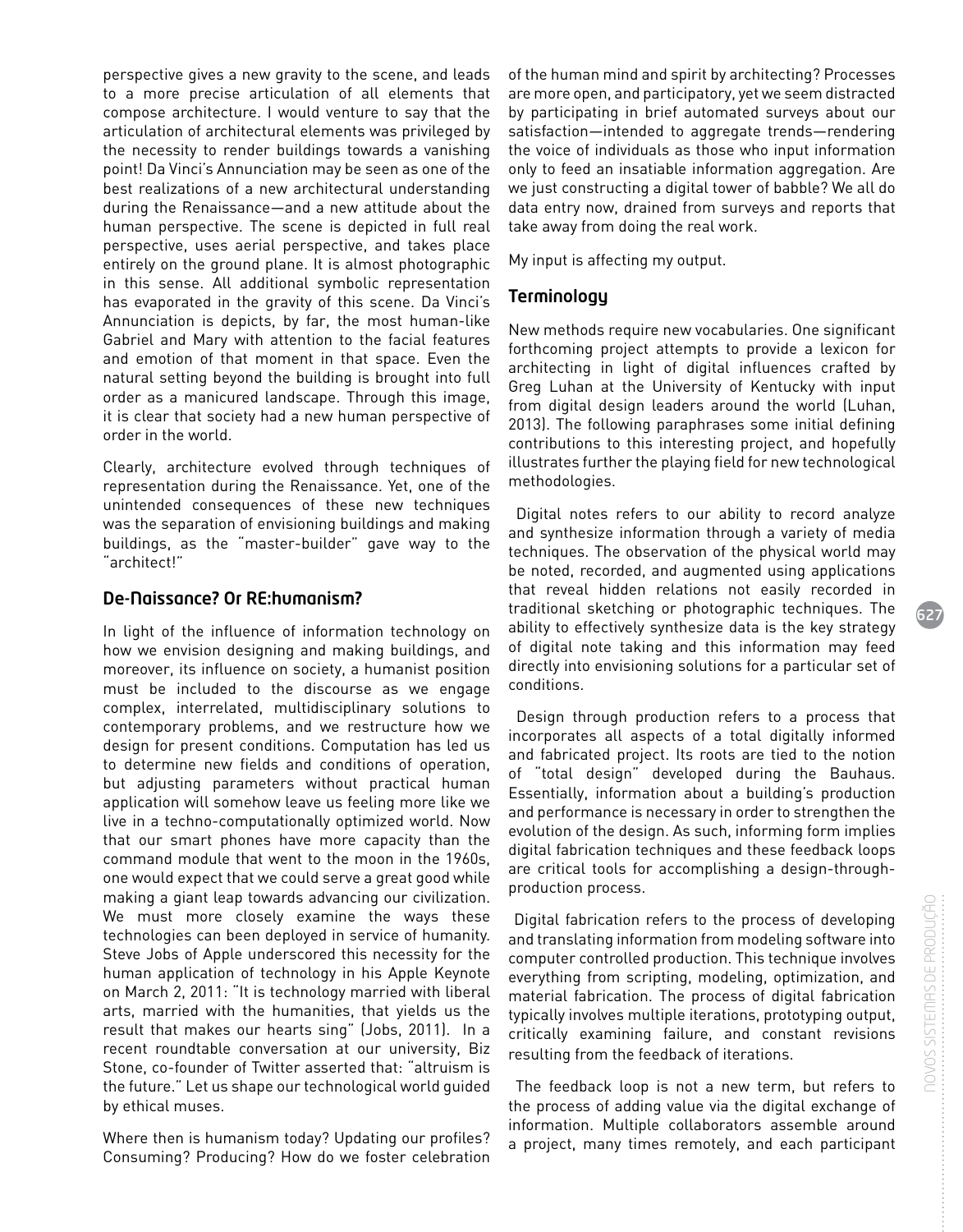628

contributes information to evolve the design strategy. Feedback loop not only refers to people adding the value but rather information informing a project. Feedback from material, structural, acoustic performance, for instance, may also add design value through the feedback loop. The primary attitude for feedback loop is to be open to experimentation in order to develop deeper solutions through critical failure, which will eventually lead to success.

 Digital exchange refers to the value added transfer of information amongst a collaborative. Each participant adds value to a given project by weighing in to a particular data set. The exchange is devoid of any platform or software, but rather focuses on information using a variety of communication and organizational strategies.

### 1) Connect globally | Make locally: an ethic for design-through-production.

One strategy for deploying methods that affect the human condition is to search for local conditions throughout the design-through-production process. This strategy was more thoroughly outlined in a previous paper presented to SIGraDi in 2010 (Klinger, 2010). In this global/local way the building can affect the labor and local conditions around each project. Similarly, on grand scale in the medieval era, the building of the gothic cathedral involved the entire town and gave an economy around the building enterprise. The design-through-production approach to projects may be applied to any region and any particular local conditions. Connection to the global stream of information about digital design techniques and skill-sets, can enable conversations about new methods that may be examined by local industry partnerships, even if they are not particularly technology based. Regional partners invited to the feedback loop during envisioning a project add specific value of applied research and production; bringing industry partners into the collaborative early adds tangible and practical value to the design process from the outset. A demonstrable contribution to serving the region is clear by the affect of research and development with these industry partners, both in methodology and in production. No matter the region, there are established cultural and industrial processes that may inform and be informed by the exchange. Further, regional case-by-case examples further augment the knowledge base.

#### 2) informing form

"We enjoy the fruits of the plains and of the mountains, the rivers and the lakes are ours, we sow the corn, we plant the trees, we fertilize the soil for irrigation, we confine

the rivers and straighten or divert their courses. In fine, by means of our hands

we essay to create as it were a second world within the world of nature"

> --Cicero De Natura Deorum

Designers are faced with the responsibility to design something that will effectively have a relationship with the physical world and connect to us deeper understanding of the relations of things. Today, new forms in architecture are brought on by the ability to inform performance and measure/optimize conditions before we actually build. We are immersed in a present, which has the potential to stimulate a shift in production (physical and cultural) as significant as the shift from the late medieval period to the Renaissance. Traditional disciplinary boundaries and methods are inadequate to engage a global society that has already been affected by information technology. In today's global connectivity, communication is central, and critical team-based thinking and decision-making skills are most necessary.

We endeavor to provide order to the world by creating our manifestations of our own human understanding of the world, which has particular patterns related to what we privilege as a society. Today, we use computational devices and algorithms to formulate strategies for forming our physical structures. In the end, however, are we any different than the Greeks who decoded nature through measurement and discovered a secret code in the golden section, which would ensure harmony of every part to the whole? Humans still need to select which parameters to privilege, and in many cases, performance is optimized, ceteris paribus. if all other relevant things, factors, or elements remain unaltered (MW). By holding all else constant, we can effectively optimize and inform formal strategies one parameter at a time, which helps our selection process; we must hold parameters static and examine all of the properties one by one through this diminution of the observed. But, the world is much more complex. Multiple factors are inherent in each design problem, and strict disciplinary solutions lead to a minimization of these other factors. Strong design solutions include multivariant factors of influence, mutatis mutandis. with the respective differences having been considered (MW). The key to this argument is the "consideration," because in the end, a human or collective makes the selection. Thus, human aims will always be central to the conversation regardless of technological means and methods. Here is the crux: humans make the decisions about what to privilege and what to deny. In our professional strictures, where do we learn to develop the stewardship of this great responsibility? Up with the human perspective!